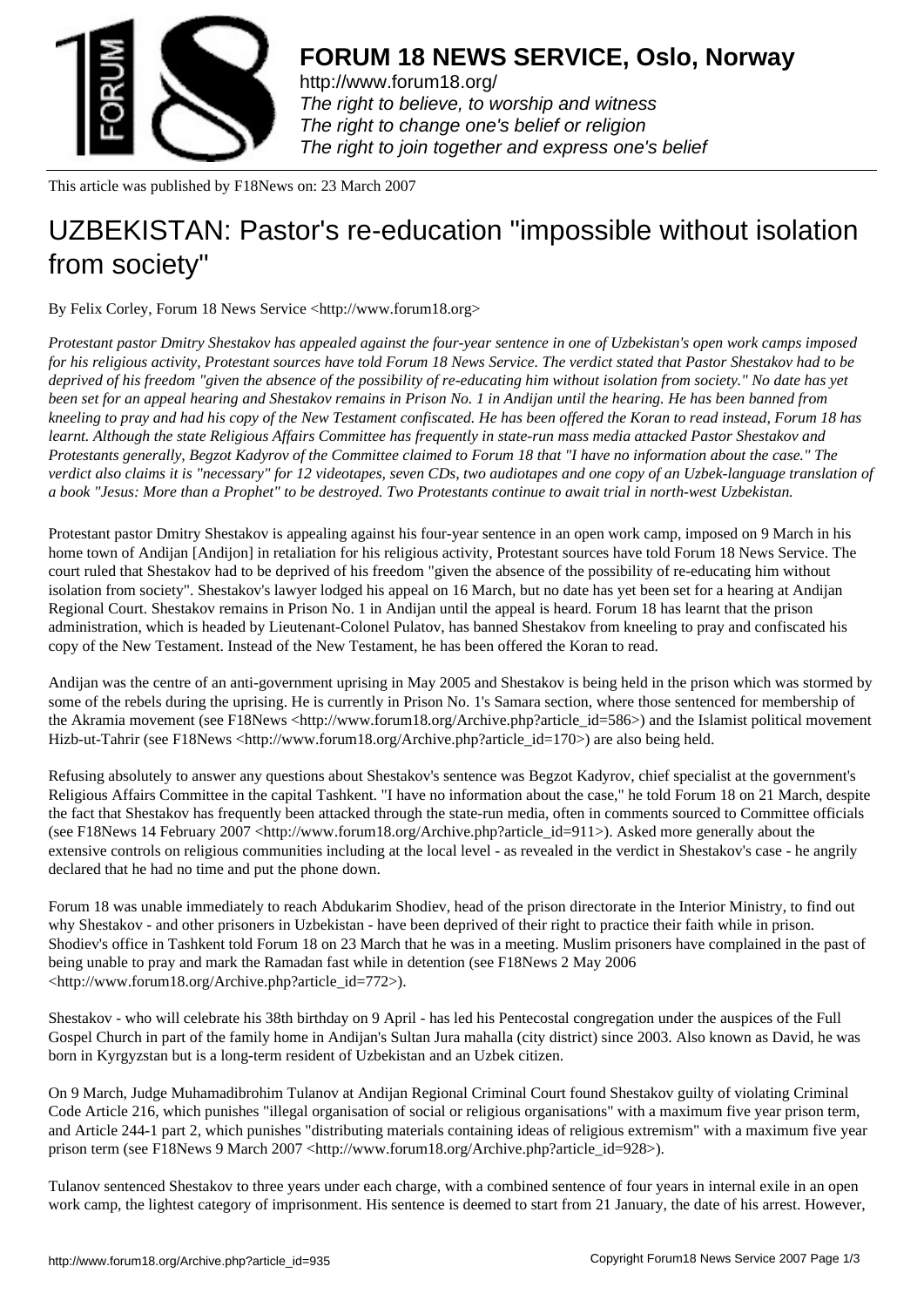The eight-page verdict, of which Forum 18 has seen the text, also declares it "necessary" for 12 videotapes, seven CDs, two audiotapes and one copy of an Uzbek-language translation of a book "Jesus: More than a Prophet" - confiscated as "material evidence" during a June 2006 raid - to be destroyed.

Unless the punishment is changed on appeal, Shestakov will be required to remain during the night in the open work camp to which he is assigned but will probably be able to find his own work nearby, subject to approval by the prison system. The website of the Interior Ministry states that detention in such work camps is for those "who do not represent a major social danger" and those found guilty of "less serious crimes committed through carelessness". It remains unclear where in Uzbekistan this will be and whether Shestakov's wife Marina and their three children will be able to join him close by. However, if he violates any rules during the four-year term he could be transferred to prison.

During the final presentation of the defence case on 7 March, Shestakov's lawyer had called on Judge Tulanov to free Shestakov and instead to initiate criminal cases against two officials of the public prosecutor's office, two police officers and eight "false witnesses" who testified against Shestakov. Tulanov rejected the call.

The court rejected the testimony of Pastor Ramai Jalilov of the Full Gospel Church in Andijan that Shestakov's church was a fully-authorised branch of his own registered church, as well as documentation proving this. Shestakov throughout maintained his innocence on all the accusations.

The verdict reveals the full extent of state surveillance of Shestakov's congregation and official attempts to suppress it, initially through the local mahalla committee, as well as official obsession over the ethnic affiliation and social background of those attending the church (see F18News 27 March 2007 <http://www.forum18.org/Archive.php?article\_id=936>). As restrictions on all religious activity in Uzbekistan grow ever tighter, the role of mahalla committees in controlling and suppressing local religious activity has steadily increased (see F18News 22 February 2007 <http://www.forum18.org/Archive.php?article\_id=918>).

The state-run media's encouragement of intolerance against religious minorities has recently been stepped up (see F18News 19 December 2006 <http://www.forum18.org/Archive.php?article\_id=890>), as has a propaganda offensive to deny that Uzbekistan violates religious freedom (see F18News 19 December 2006 <http://www.forum18.org/Archive.php?article\_id=891>).

Meanwhile, Protestant sources who preferred not to be identified for fear of reprisals told Forum 18 that one of the two Protestants facing criminal trial in Nukus, the capital of the autonomous republic of Karakalpakstan [Qoraqalpoghiston] in north-western Uzbekistan, has had his charges downgraded. Makset Djabbabergenov was originally charged in January under Article 229-2 of the Criminal Code, which punishes "violation of the procedure for teaching religious beliefs" with a sentence of up to three years' imprisonment (see 28 February 2007 F18News <http://www.forum18.org/Archive.php?article\_id=923>).

However, on 20 February the Public Prosecutor's Office removed the accusation, deciding instead that Djabbabergenov should face charges under the Code of Administrative Offences under Article 184-2, which punishes "illegal distribution of religious items", Article 240, which punishes "violation of the law on religious organisations", and Article 241, which punishes "illegal teaching of religion". Djabbabergenov's friends complain that his continued prosecution under the Administrative Code is illegal, as the one month period allowed by the Administrative Procedure Code to continue a case after a decision to halt a criminal case has now expired.

Djabbabergenov was among 18 local Protestants detained on 15 January during a raid on a private home in the village of Kaskol-2 near Nukus. All were questioned and pressured to write statements before being freed. Many were then charged under the Administrative Code.

Religious activity is particularly difficult in Karakalpakstan. The regional authorities have banned the activity of all non-Muslim and non-Orthodox religious communities by denying them official registration. Under Uzbekistan's harsh laws on religion - and in defiance of the country's international human rights commitments - all unregistered religious activity is illegal and punishable under the Criminal and Administrative Codes. Protestants, Jehovah's Witnesses and Hare Krishna devotees have faced particular persecution in Karakalpakstan. Protestant students in the regional capital Nukus have long been singled out for pressure (see eg. F18News 5 May 2006 <http://www.forum18.org/Archive.php?article\_id=774> and 26 January 2006 <http://www.forum18.org/Archive.php?article\_id=719>). (END)

For a personal commentary by a Muslim scholar, advocating religious freedom for all faiths as the best antidote to Islamic religious extremism in Uzbekistan, see <http://www.forum18.org/Archive.php?article\_id=338>.

For more background, see Forum 18's Uzbekistan religious freedom survey at <http://www.forum18.org/Archive.php?article\_id=777>.

 $\mathcal{L}_{\mathcal{L}}$